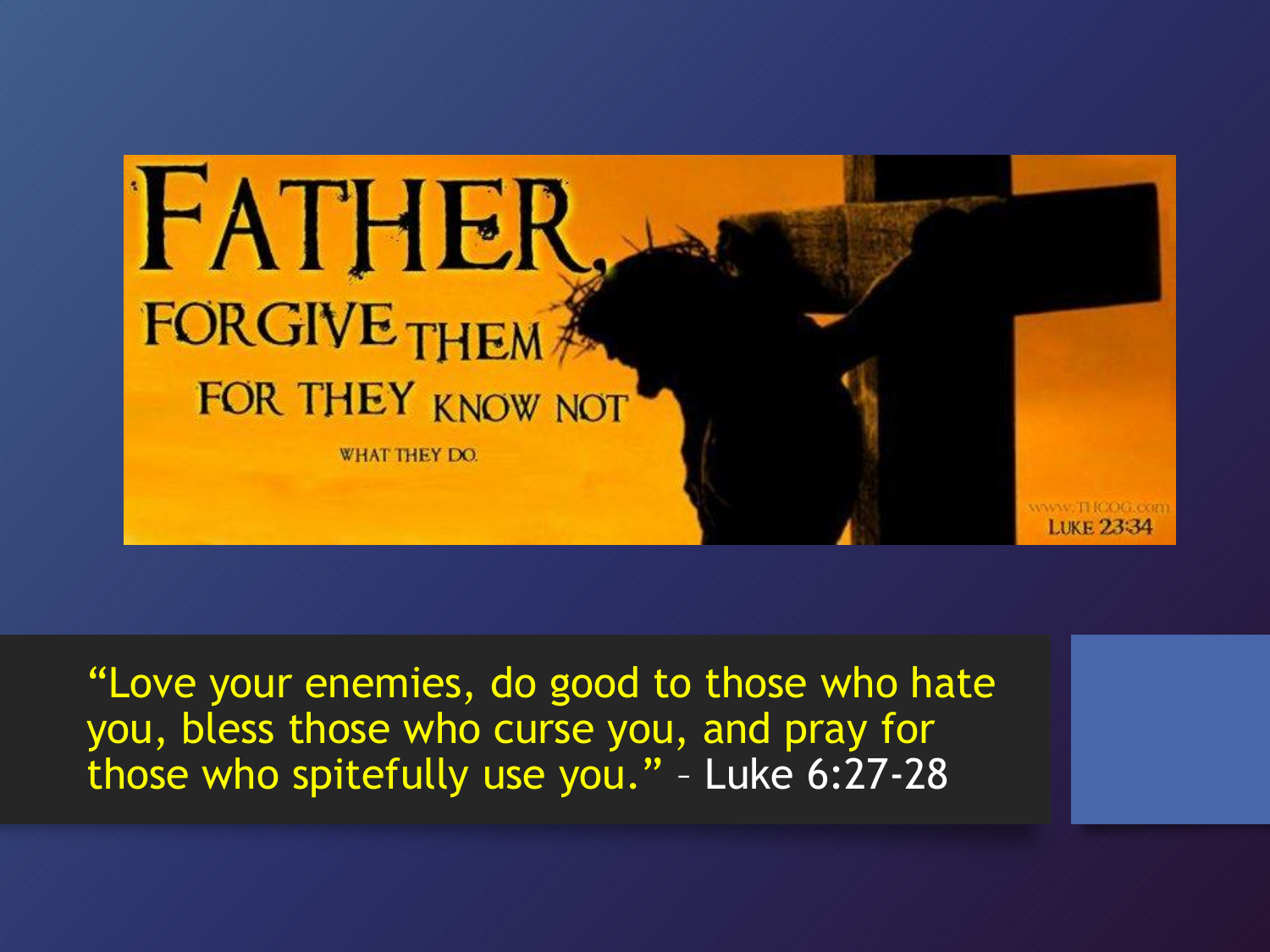# Love Your Enemies

4<sup>th</sup> Sunday of Paona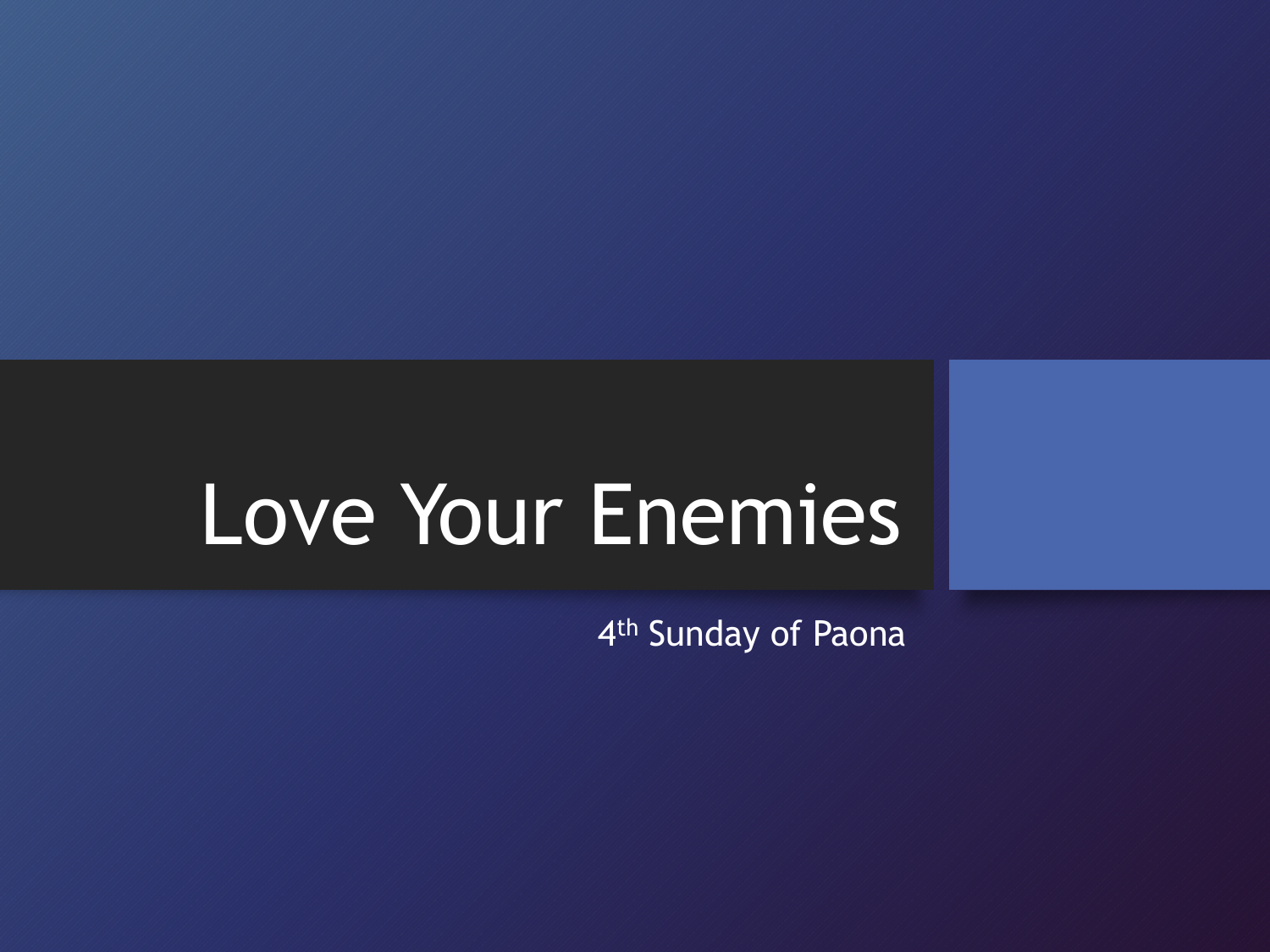### Why is this commandment so important?

1. It is necessary to spread the gospel

• "So they departed from the presence of the council, rejoicing that they were counted worthy to suffer shame for His name." (Acts 5:41)

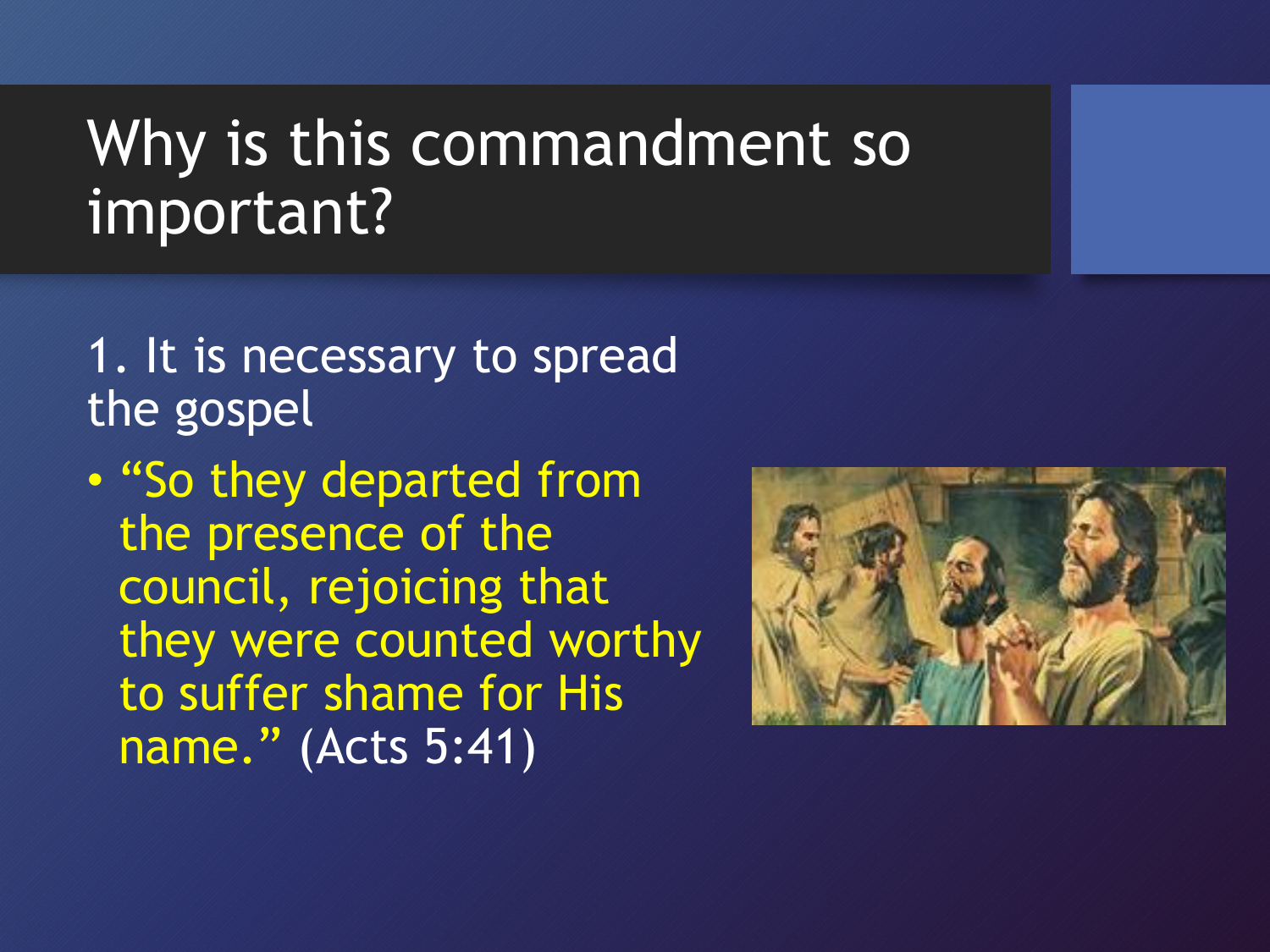### Why is this commandment so important?

2. Truly the only way to make a positive change

- *"Put us in jail, and we will go in with humble smiles on our faces, still loving you…But be assured that we will wear you down by our capacity to suffer."*  (Dr. Martin L. King, Jr)
- *"Those who hate you don't win unless you hate them."* (Richard Nixon)
- *"Love is the only force capable of transforming an enemy into a friend."*  (Dr. Martin L. King, Jr)



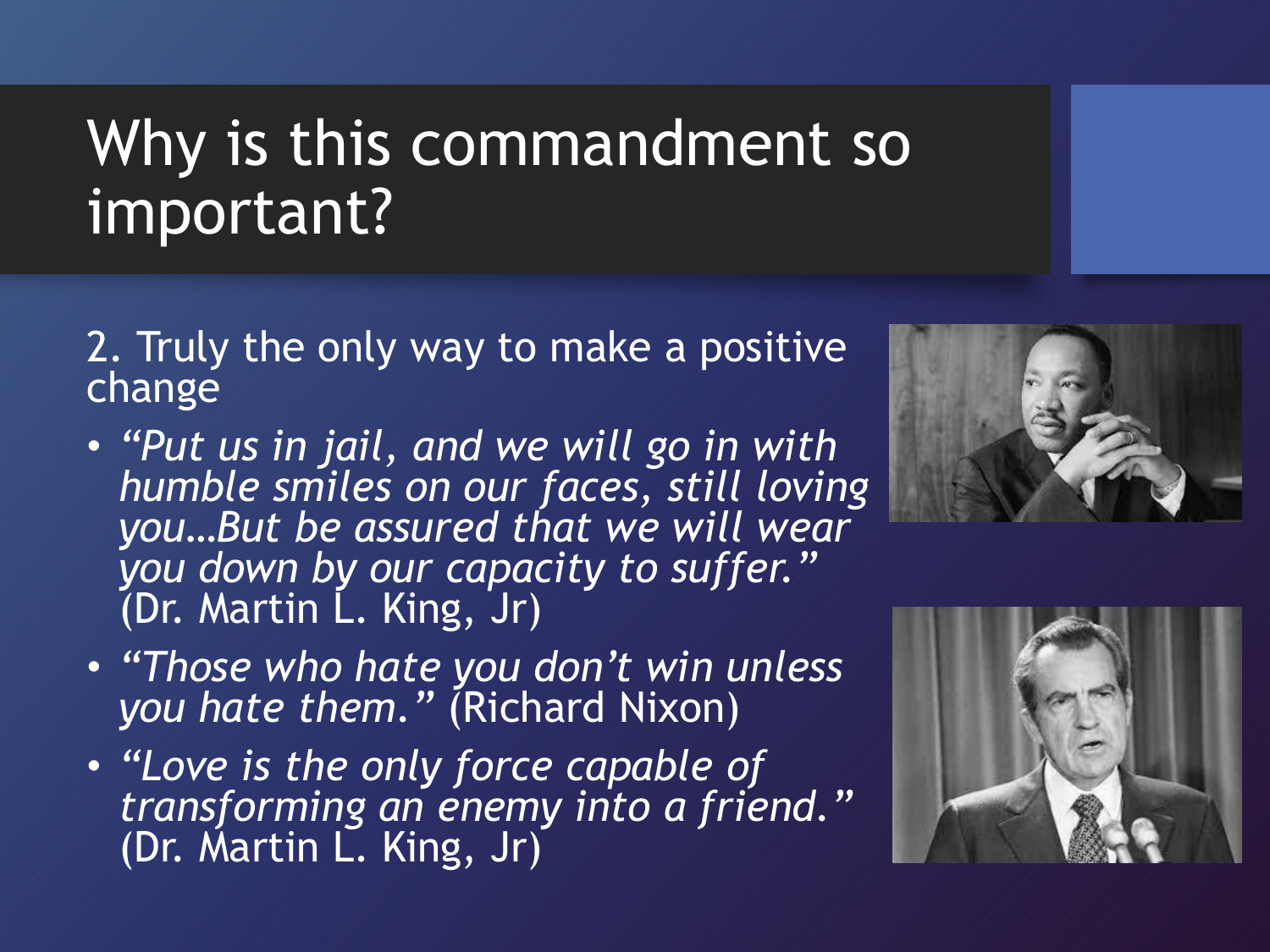### Who is your enemy?

- 1. Anyone who curses you
	- Shimei

#### 2. Anyone who hates you

• "If the world hates you, you know that it hated Me before it hated you. If you were of the world, the world would love its own. Yet because you are not of the world, but I chose you out of the world, therefore the world hates you." (Jn. 15:18-19)

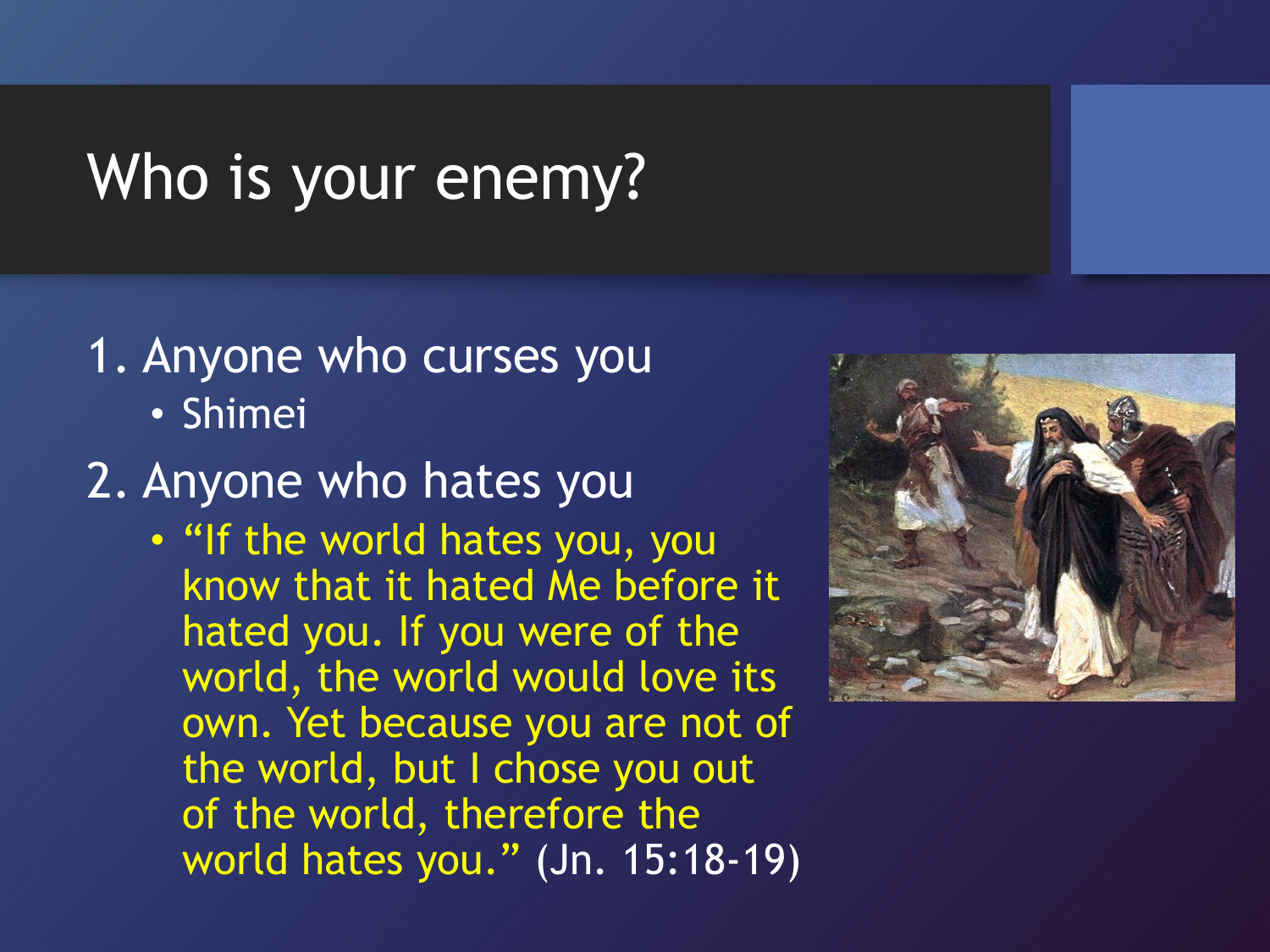### Who is your enemy?

#### 3. Anyone who spitefully uses you

- Those who use or abuse you
- Those who falsely accuse you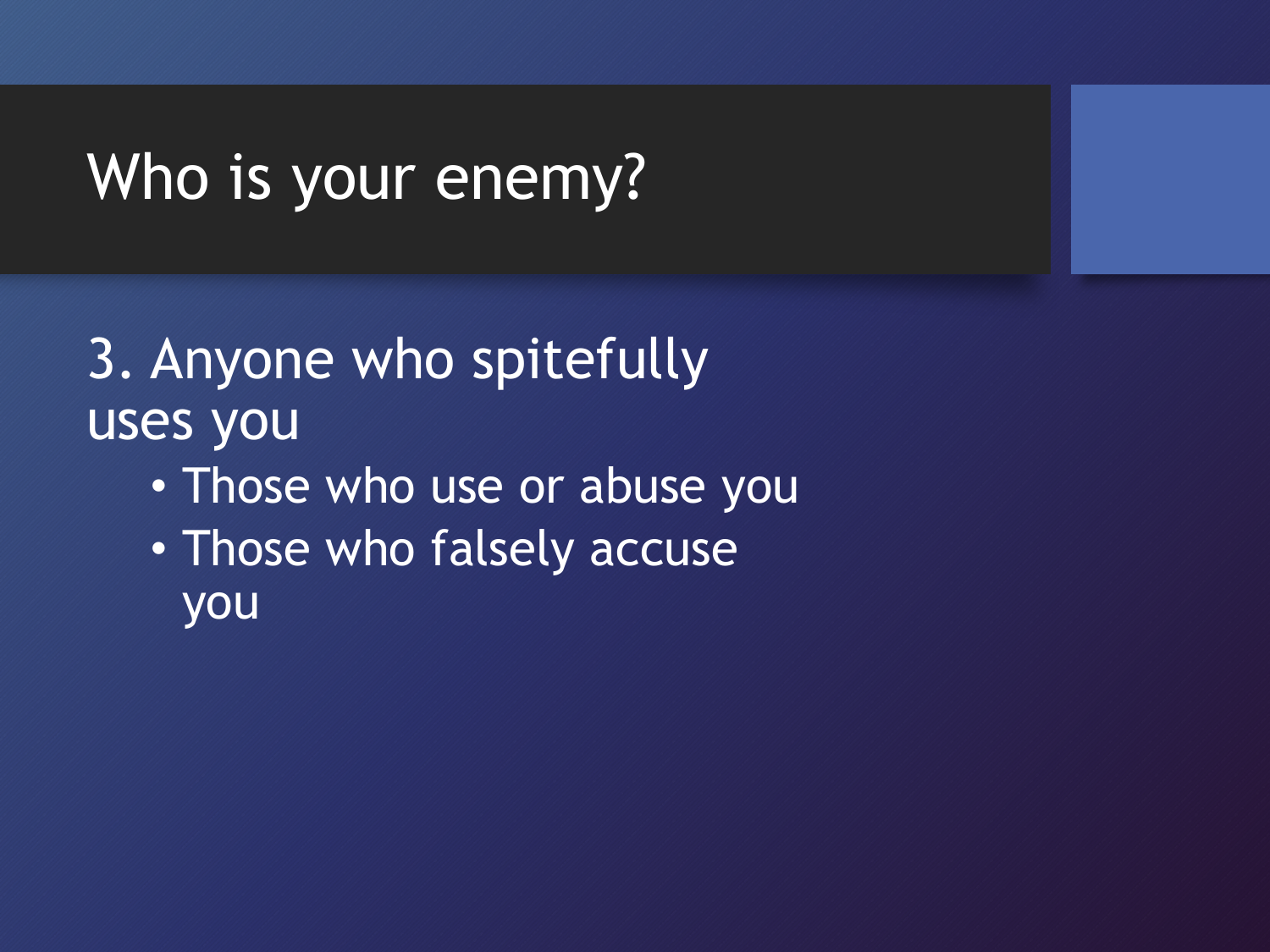### How to love your enemy?

- "Love your enemies, do good to those who hate you, bless those who curse you, and pray for those who spitefully use you." (Lk. 6:27-28)
- 1. Bless them
- 2. Do good to them
	- "If your enemy is hungry, give him bread to eat; And if he is thirsty, give him water to drink; For so you will heap coals of fire on his head, And the Lord will reward you." (Pro. 25:21-22)
	- EX: St. Pachomius

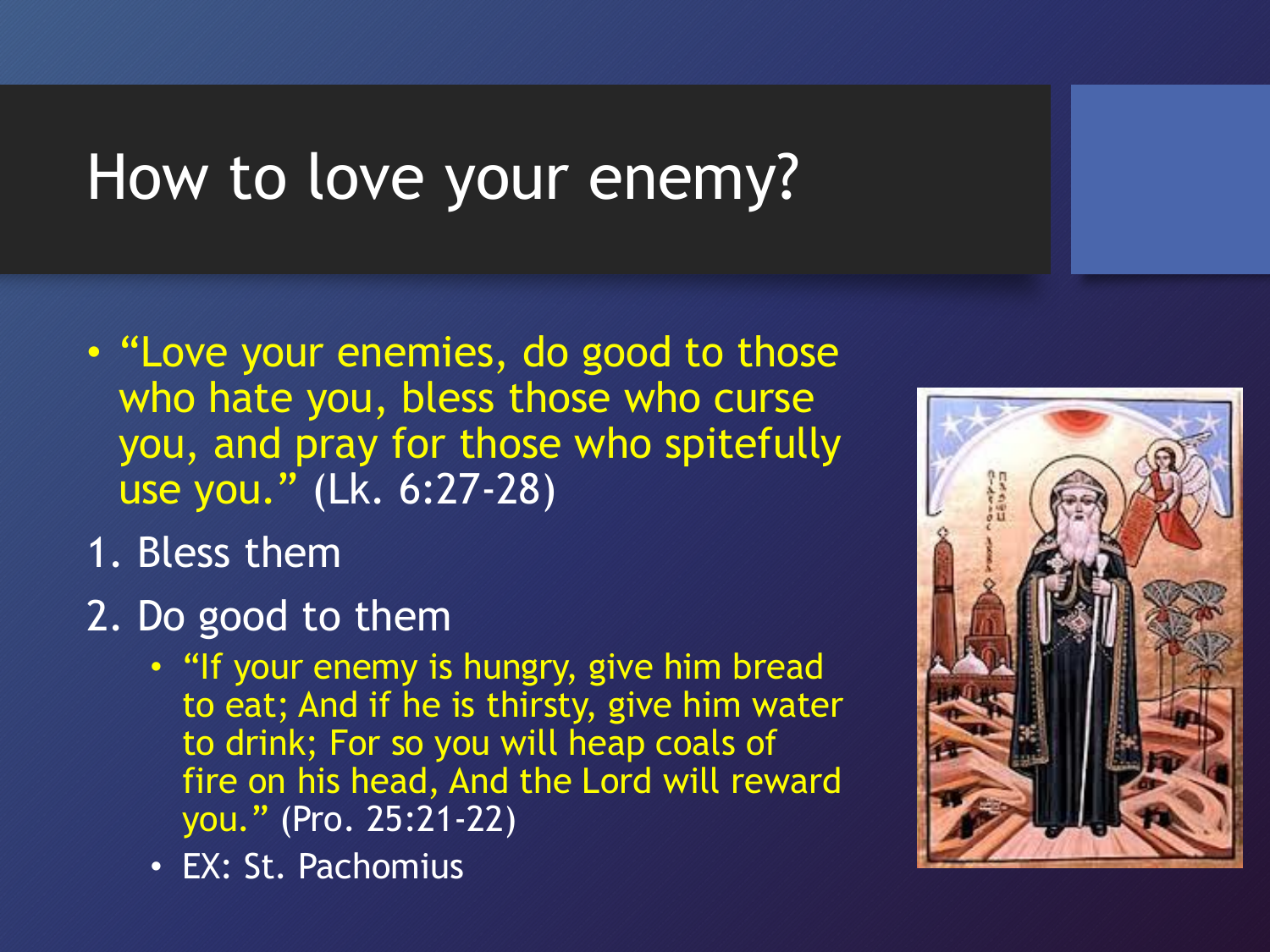#### How to love your enemy?

#### 3. Pray for them

- "Father, forgive them, for they do not know what they do." (Lk. 23:34)
- "Lord, do not charge them with this sin." (Acts 7:60)
- 4. Active goodwill
	- "Love suffers long and is kind; love does not envy; love does not parade itself, is not puffed up; 5 does not behave rudely, does not seek its own, is not provoked, thinks no evil; 6 does not rejoice in iniquity, but rejoices in the truth; 7 bears all things, believes all things, hopes all things, endures all things." (1 Cor. 13:4-8)